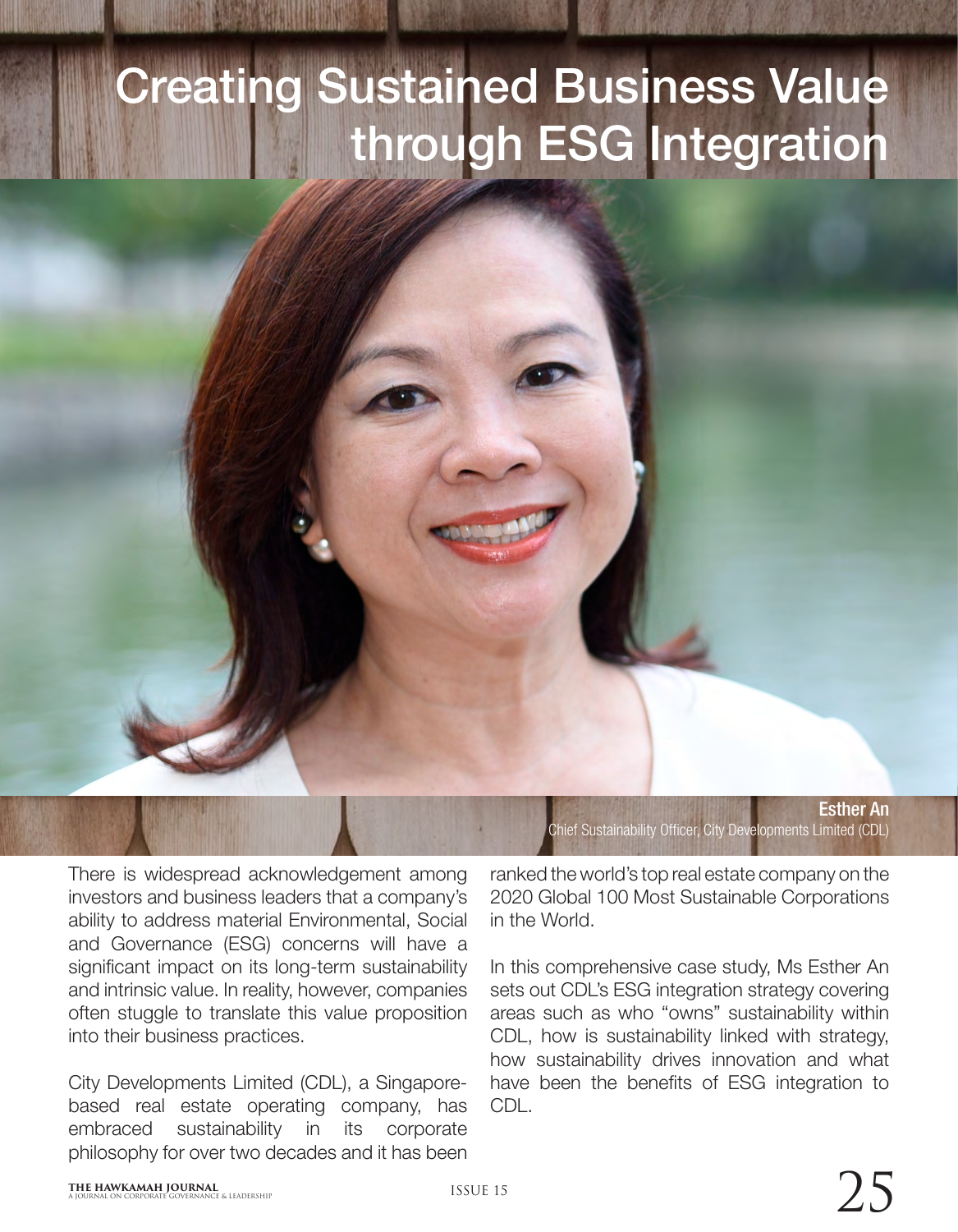For the first time in almost 15 years, climaterelated issues have been voted the top five business risks over the next decade<sup>1</sup>. As Larry Fink, founder/CEO of BlackRock, one of the world's leading asset management firms, cautioned, "Climate risks are investment risks". According to the UNEP  $FI^2$ , the fiduciary duties of investors require them to incorporate ESG issues into decision-making processes and investment analyses, and to promote high standards of ESG performance in their investees. Since 2012, ESG investing has grown tremendously, as shown in the rapid growth from the initial 1,050 signatories to the UN-supported Principles for Responsible Investment, to its current list of 2,400 comprising a group that controls US\$86 trillion in capital<sup>3</sup>.

Globally, the buildings and construction sector accounts for some 40% of energy-related carbon dioxide emissions annually<sup>4</sup>. As a global real estate company, City Developments Limited (CDL) recognises that improving building technology and performance makes a difference to our environment and building users. For over two decades, CDL has adopted an ESG

integration strategy, anchored on our four key pillars – Integration, Innovation, Investment and Impact. This has built a solid foundation for us to mitigate and adapt to unprecedented threats posed by climate change, and hence creating sustained value for the future.

## Integration: Creating Value Based on Our Corporate Ethos of "Conserving as We Construct" Since 1995

With strong leadership and commitment to sustainability, CDL has worked to create future value as a developer, asset owner and manager, and corporate citizen, by integrating ESG effectively and holistically into our business and operations. As the world steps up on climate action, CDL has already made major strides in incorporating sustainability into our corporate governance structure.



<sup>1</sup> These are the top risks facing the world in 2020, World Economic Forum, 15 January 2020

- <sup>2</sup> Fiduciary duty in the 21st Century Final Report, United Nations Environment Programme Finance Initiative, October 2019
- <sup>3</sup> Investing with Impact: Today's ESG Mandate in Private Equity, Bain & Company, February 2020
- 4 2019 Global Status Report for Buildings and Construction, Global Alliance for Buildings and Construction, International Energy Agency and the UN Environment Programme, December 2019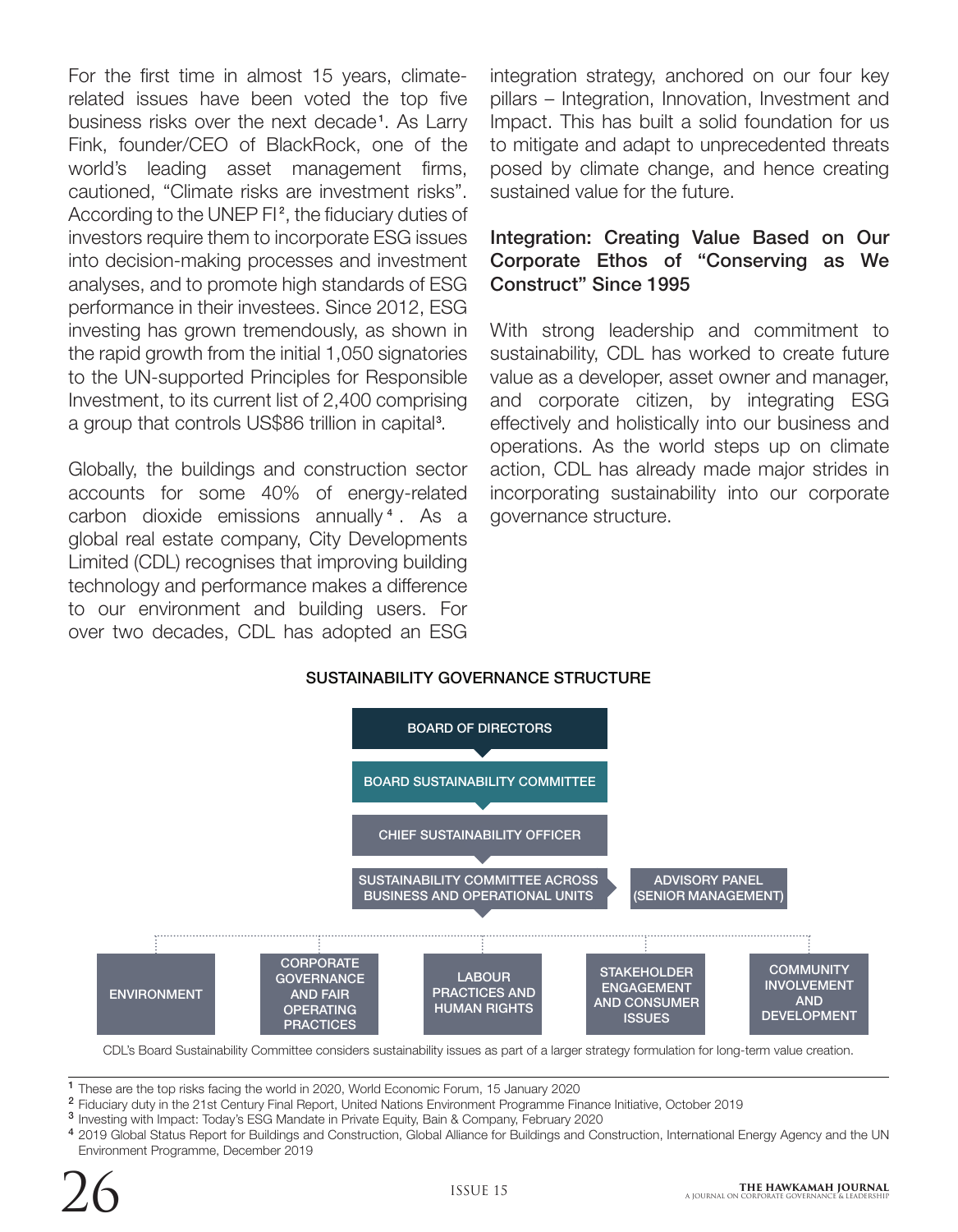CDL has established the longest history amongst Singapore companies to have a dedicated Sustainability Governance Structure. The Chief Sustainability Officer (CSO) reports directly to the Board Sustainability Committee, which comprises three independent directors and the Group CEO who is an executive director. The Board Sustainability Committee has direct advisory supervision on sustainability strategy, and their key roles include assisting the Board in the review of the company's sustainability issues and approach to sustainability reporting, reviewing the company's ESG framework, key ESG targets and performance, and reputation as a global corporate citizen. The CSO chairs the cross-department Sustainability Committee. Heads of departments and their key line managers are accountable for their ESG performances, which are linked to their appraisal.

Furthering our ESG integration, CDL became the first company in Singapore to publish a dedicated sustainability report using GRI Guidelines in 2008, nine years before mandatory reporting was required of companies listed on the Singapore Exchange. Our annual ESG report started to adopt external assurance since 2009. On a quarterly basis, we voluntarily report our ESG performance against the strategic goals set under the CDL Future Value 2030 sustainability blueprint established in 2017.

For robust disclosure that is aligned with evolving global metrics and standards, CDL has established a unique reporting framework combining GRI<sup>5</sup> since 2008, IIRC's<sup>6</sup> Integrated Reporting approach since 2015, SDG<sup>7</sup> Reporting since 2016, TCFD $^{\circ}$  since 2017, and the SASB $^{\circ}$ real estate sector-specific standards in 2019. This aims to harmonise with the demand for increased corporate ESG disclosures by investors.

To create long-term sustainability and value over time, sustainable businesses ought to look beyond the current horizon and be futureready. As the first real estate company in Singapore to have our carbon reduction targets validated by Science Based Target initiative (SBTi) in 2018, we joined the pioneer batch of 87 companies worldwide to support the UN Global Compact's Business Ambition for 1.5°C campaign in September 2019, pledging to align our operations with limiting global temperature rise to 1.5°C. In 2019, we conducted our second climate change scenario planning study, covering 1.5°C and 2°C warmer scenarios with expanded scope and geographic boundaries. As the supply chain plays a key role in our ESG performance, we also conducted a risk analytics and segmentation study of our supply chain to identify environmental and social risks posed by our top 100 suppliers and materials supplied.

Stakeholder engagement and support are also key to helping us achieve our sustainability goals. Our long-standing initiatives such as the CDL 5-Star EHS Assessment System since 2001 and the Green Lease Partnership Program since late 2014, have been most effective in aligning our stakeholders' practices with CDL's ESG commitment.

## Innovation: Strengthening Climate Resilience Through New Technologies and Solutions

Apart from mitigating ESG risks, CDL has adopted a proactive approach for ESG integration to create greater business value and future-proof our business by harnessing new technologies. Since 2017, innovation has been our top material issue based on multi-stakeholder materiality studies conducted biennially. Leveraging new technologies, we continue to prioritise the development of green buildings to provide more

<sup>&</sup>lt;sup>5</sup> Global Reporting Initiative

<sup>&</sup>lt;sup>6</sup> International Integrated Reporting Council

<sup>&</sup>lt;sup>7</sup> Sustainable Development Goals

<sup>8</sup> Task Force on Climate-related Financial Disclosures

<sup>&</sup>lt;sup>9</sup> Sustainability Accounting Standards Board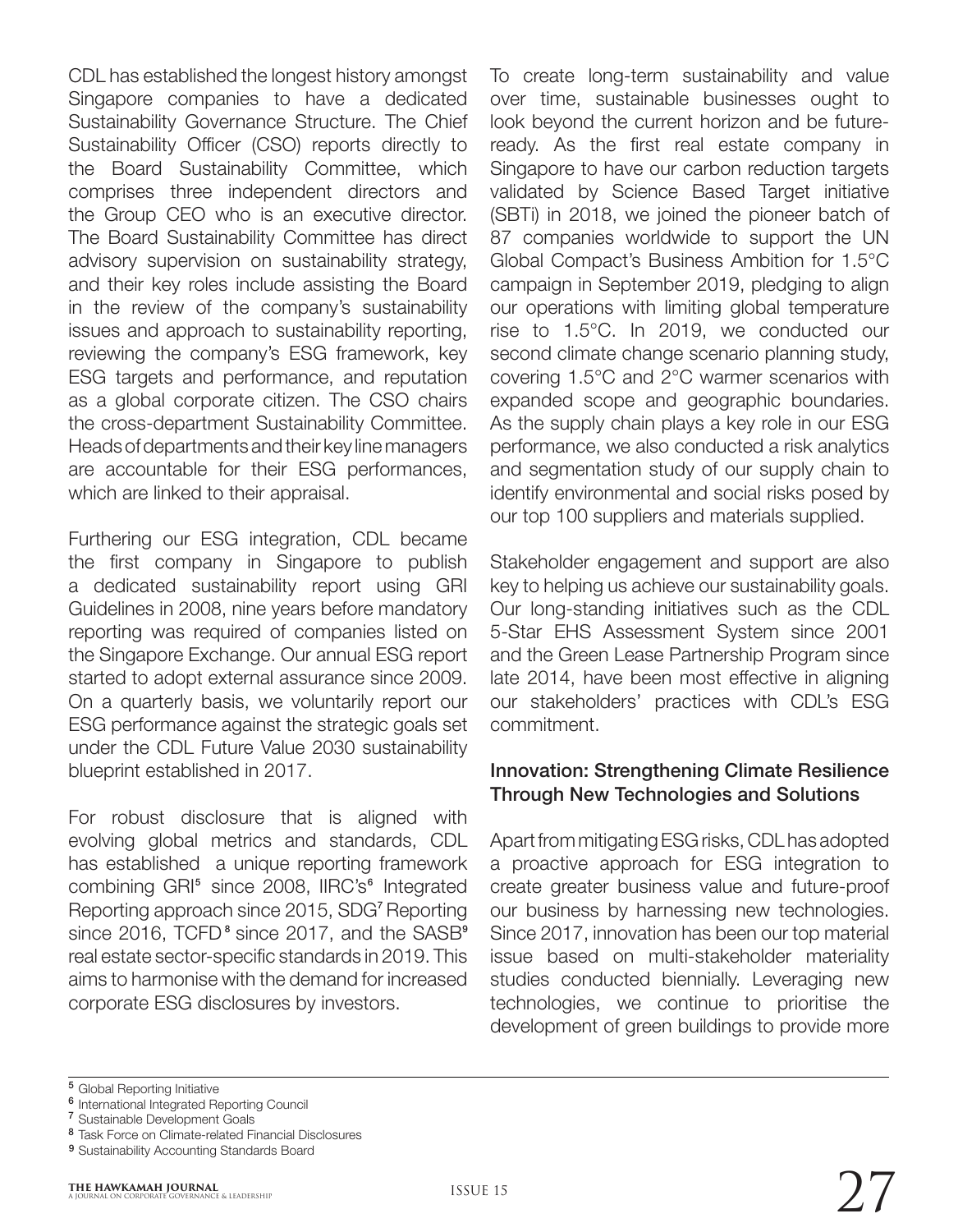sustainable and healthier living for users. For over a decade, we have committed to investing 2 to 5% of construction cost in green design and features for each new development, voluntarily setting a minimum target at Green Mark GoldPLUS, two levels above the mandatory requirement<sup>10</sup>. In 2019, CDL accumulated 110 Green Mark awards, given out by the Building and Construction Authority (BCA), amounting to the highest number received amongst private developers in Singapore.

For a country like Singapore that lacks natural resources, innovative technologies are key in helping us raise productivity and Environment, Health and Safety (EHS) performances of our developments. CDL was awarded the Platinum accolade in the 2017 BCA Construction Productivity Awards, which recognised our efforts to raise construction productivity and standards via PPVC<sup>11</sup> applications. With PPVC technology, prefabrication takes place largely offsite and less works are required on-site, resulting in cleaner and safer worksites with less environmental impact.

Continued R&D is crucial to help us stay ahead of the curve. In partnership with the National University of Singapore (NUS), the NUS-CDL Tropical Technologies Lab and the NUS-CDL Smart Green Home Lab were opened in 2018 and 2019 respectively. Both labs conduct studies on smart features, green building technologies, and design for sustainable living. In 2019, we also embarked on a collaboration with the Solar Energy Research Institute of Singapore, integrating high-efficiency BIPV<sup>12</sup> modules with PPVC. Furthermore, in 2018, CDL formed the Enterprise Innovation Committee (EIC), an in-house establishment dedicated to shape corporate innovation culture.

To make a quantum leap towards a low-carbon economy, we must embrace innovation and leverage technology alongside sustainable investments. CDL's strong ESG track record has lowered our long-term borrowing cost and expanded our pool of ESG-centric investors and lenders. Since our pioneering green bond in 2017 which raised S\$100m, CDL has continued to tap into sustainable financing. In April 2019, we obtained S\$500m in two green loans, which allowed us to finance new green developments in Singapore and abroad. 2019 also saw us secure our first-of-its-kind S\$250m SDG Innovation Loan, to accelerate innovative solutions and technologies that embrace the SDGs in the built environment.

Building a sustainable future requires the collaboration of a larger ecosystem. The Singapore Sustainability Academy (SSA) was designed and built by CDL to be a hub for capacity building, thought leadership, and networking. As the first ground-up initiative and zero-energy facility in Singapore dedicated to supporting the SDGs and climate action, the SSA was set up with the support of six government agencies, 15 founding industry partners and Sustainable Energy Association of Singapore. Since its opening in June 2017, the SSA has attracted international partners such as UNEP, UNDP<sup>13</sup>, UNGC, and AVPN<sup>14</sup>.

Furthering our community investment, CDL set up the "Incubator For SDGs" in September 2019 in partnership with UNDP, Singapore Centre for Social Enterprise (raiSE) and Social Collider, providing rent-free co-working space at Republic Plaza, our flagship building, to selected social enterprises or start-ups that embrace the SDGs. The initiative offers extensive network and mentorship opportunities to help aspiring social innovators to scale up and reach out to potential investors.

<sup>10</sup> Green building rating system awarded by Singapore's built environment authority, Building and Construction Authority (BCA) 11 Prefabricated, prefinished, volumetric construction

12 Building-integrated photovoltaics

13 United Nations Development Programme

14 Asian Venture Philanthropy Network